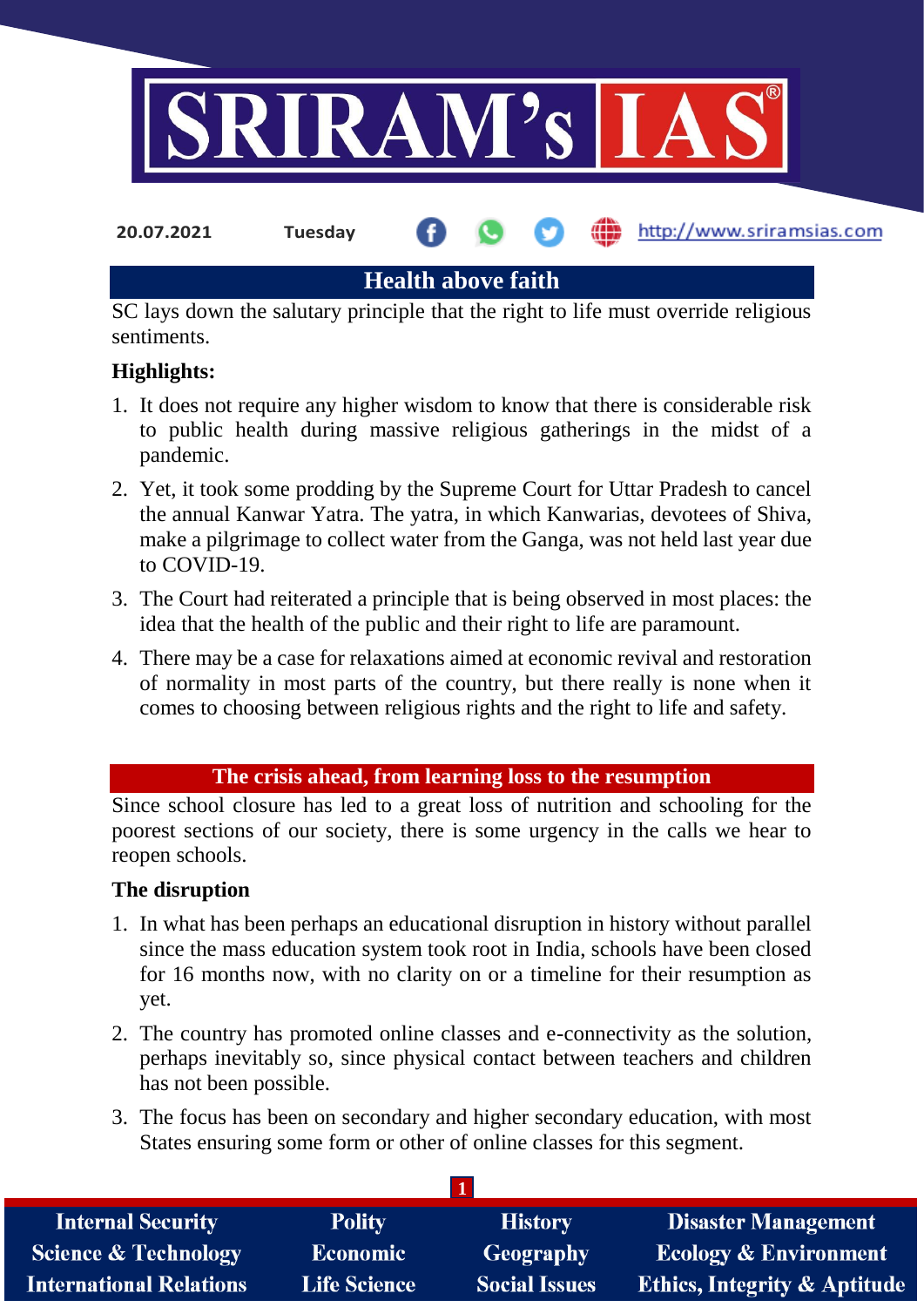

#### http://www.sriramsias.com **20.07.2021 Tuesday**

- 4. However, due to a lack of connectivity as well as a lack of access to e-devices, only a fraction of children even in this age group has had online education of any kind.
- 5. When it comes to children in the primary and upper primary classes, even such access has been limited to a minuscule fraction. Children of the poor, studying in government schools, have been especially disadvantaged in this regard.
- 6. Further aggravating the situation is the quality of online education  $-$  it is largely abysmal. As most studies show, the percentage of teachers in the country capable of handling digital platforms for pedagogic purposes is very small.
- 7. The educational material provided by them has also been mere reproduction of what is used in a physical classroom. Hence, even where online classes have taken place regularly — as in the case of urban schools, with students largely from middle and high-income groups — the teaching-learning processes have by and large been poor.

### **Learning Loss:**

- 1. As has been well documented by now, all this has resulted in what commentators have termed nutrition loss and learning loss.
- 2. Worldwide, many studies in the last year have documented a loss of learning in children. In the Netherlands researchers found that among eight to 11-yearolds, "students made little or no progress while learning from home" and that "learning loss was most pronounced among students from disadvantaged homes".
- 3. A large multi-State study in the United States records that the pandemic "has also prompted some students to leave the public school system altogether".
- 4. According to a study by the Azim Premji Foundation in January 2021, covering more than 16,000 children in the age group six to 11 years, and across five States, 92% of children on average have lost at least one specific language ability from the previous year across all classes; the figure is 82% when it comes to mathematical ability.
- 5. Even assuming that enrolment is not an issue, if we return to the child, as the child enrols into Class six (he left school in Class 4 in march 2020) will she

| <b>Internal Security</b>        | <b>Polity</b>       | <b>History</b>       | <b>Disaster Management</b>              |
|---------------------------------|---------------------|----------------------|-----------------------------------------|
| <b>Science &amp; Technology</b> | <b>Economic</b>     | Geography            | <b>Ecology &amp; Environment</b>        |
| <b>International Relations</b>  | <b>Life Science</b> | <b>Social Issues</b> | <b>Ethics, Integrity &amp; Aptitude</b> |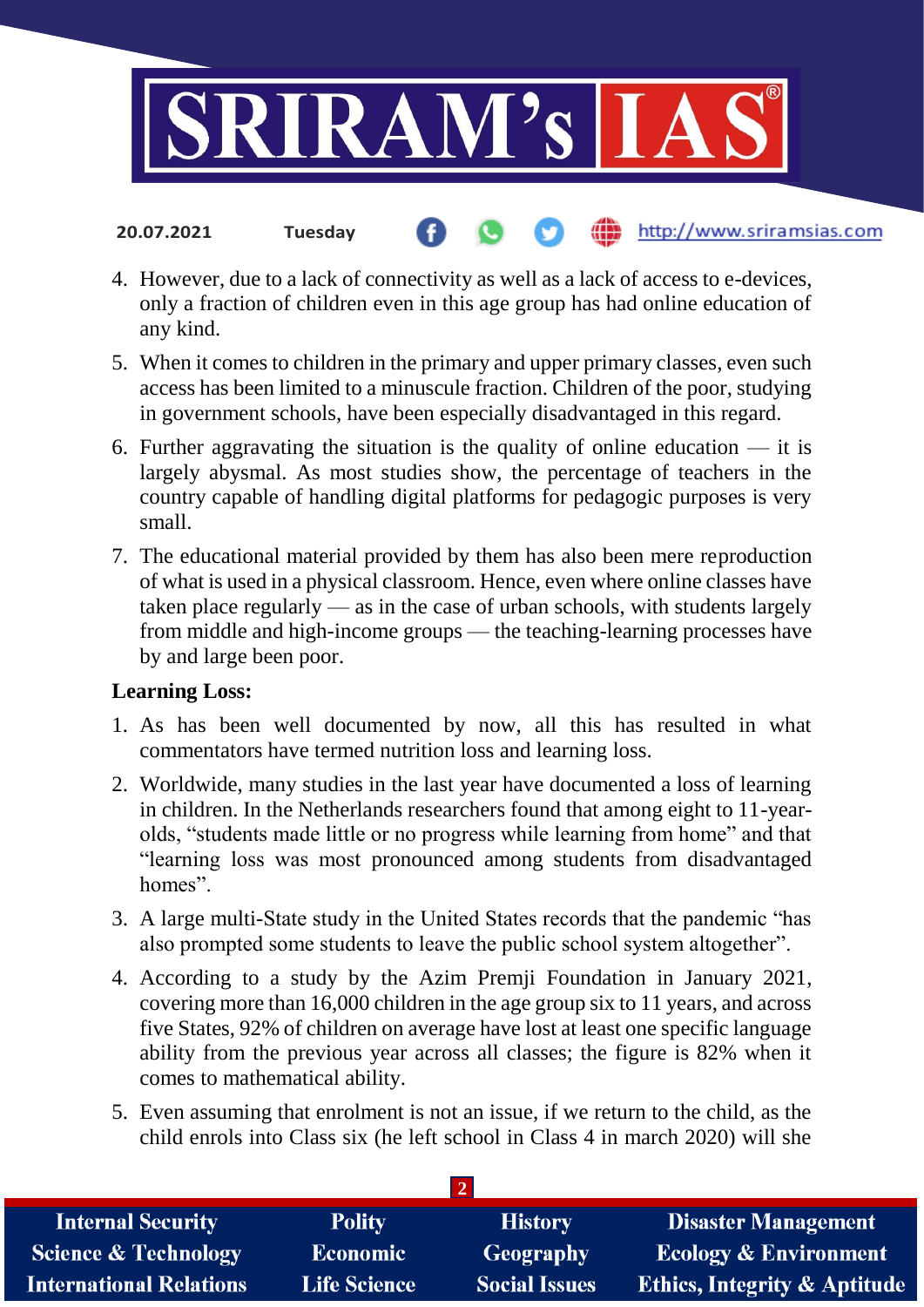

#### http://www.sriramsias.com **20.07.2021 Tuesday**

start with Class five textbooks, or Class six textbooks, or some new "bridge" material?

### **International experience**

- 1. 'One way of addressing the learning crisis might be to repeat the entire academic year. The government in Kenya has decided to do just this'.
- 2. Some countries, such as the Philippines, allow extended time for classes on resumption, both in duration of school hours and more calendar days of interaction.
- 3. 'Another approach is to reduce and synthesize the curriculum so that students are able to focus on a few subjects and learn them well'. This is followed, for instance, by the State of Ontario in Canada.
- 4. One-to-one tutoring for the most disadvantaged learners has been taken up in many countries. Among the most prestigious such programmes is the National Tutoring Programme in the United Kingdom for which the government has announced funding to the tune of £350 million.
- 5. Ghana has also announced a national programme of tutoring. There are several such programmes in different States in the U.S. In Italy, university students are volunteering to conduct one-one-one classes for middle school children from poor immigrant backgrounds.
- 6. Accelerated education programmes or "bridge courses", which condense several months (or even years of schooling) into a few weeks or months, are another option. This concept has been taken up in several countries.

What we need now is nothing less than a national rejuvenation programme for elementary education. The school system cannot do what is needed by itself. We need a vast body of volunteers engaging in small groups with children from the most disadvantaged sections, working in tandem with schools, which will need to focus on safety measures and average performance. It is critical that we should not reduce education to foundational literacy and numeracy, but treat children as they are, study the experiences they bring, and address their nutritional, emotional and intellectual well-being as a whole. This requires a flexible curriculum rooted in local reality, working with physical material, and pedagogy based on sound principles of the psychology of learning.

| <b>Internal Security</b>        | <b>Polity</b>       | <b>History</b>       | <b>Disaster Management</b>              |  |
|---------------------------------|---------------------|----------------------|-----------------------------------------|--|
| <b>Science &amp; Technology</b> | <b>Economic</b>     | Geography            | <b>Ecology &amp; Environment</b>        |  |
| <b>International Relations</b>  | <b>Life Science</b> | <b>Social Issues</b> | <b>Ethics, Integrity &amp; Aptitude</b> |  |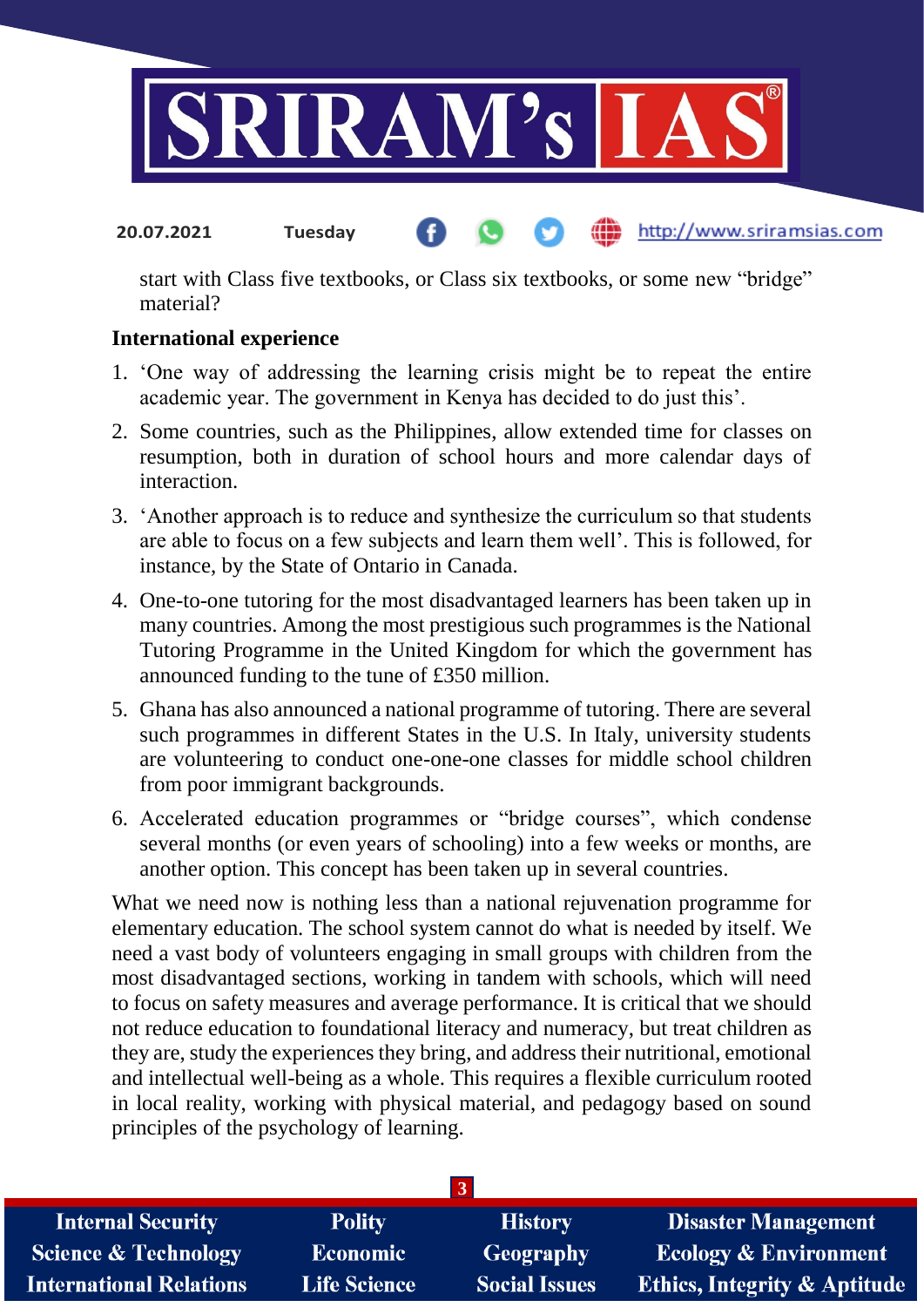

**20.07.2021 Tuesday**

### http://www.sriramsias.com

# **Making India a sporting nation**

India can compete better in the international arena if different States are developed as centres of excellence for different sports.

### **Factors that determine performance**

- 1. There are many factors that are important in determining the performance of a nation in various sports. Beyond a threshold level, the average standard of living in a nation and the country's population size may be important determinants for its performance at the Olympics.
- 2. The size of total GDP is hardly important in countries like India where a sizable segment is fighting hunger. A person of poor health can never be a good sportsperson. In countries where there are high levels of stunted growth, malnutrition and anaemia, we cannot expect good athletes.
- 3. Genetic factors are also no less important. The U.S., Australia and the Netherlands are powerhouses in swimming, but not China.
- 4. Perhaps, taller people have an advantage in swimming or basketball but height is not important in shooting or gymnastics. China excels in shooting along with the U.S. and Germany. East Asian nations do better at table tennis than Western nations.
- 5. Russia, East European nations and Central Asian countries do well in amateur boxing whereas China and Central Asians countries do better in weightlifting and wrestling.

### **Way Forward:**

- 1. Mobilising resources in world-class training provides an edge to sportspersons. Such infrastructure makes the U.S. the superpower in athletics and gymnastics, Germany in equestrian, and the U.K. in diving, sailing and cycling. For poor nations, creating such infrastructure is a luxury.
- 2. Resources in India were spread thinly across sports disciplines.
- 3. Asian countries such as Kazakhstan, Singapore and Malaysia may stand below India in the medal's tally at the Asian Games but are ahead of it at the Olympics. This is primarily because India is moderately good at many sports but not good enough to be the best at any of them.

| <b>Internal Security</b>        | <b>Polity</b>       | <b>History</b>       | <b>Disaster Management</b>       |
|---------------------------------|---------------------|----------------------|----------------------------------|
| <b>Science &amp; Technology</b> | <b>Economic</b>     | Geography            | <b>Ecology &amp; Environment</b> |
| <b>International Relations</b>  | <b>Life Science</b> | <b>Social Issues</b> | Ethics, Integrity & Aptitude     |
|                                 |                     |                      |                                  |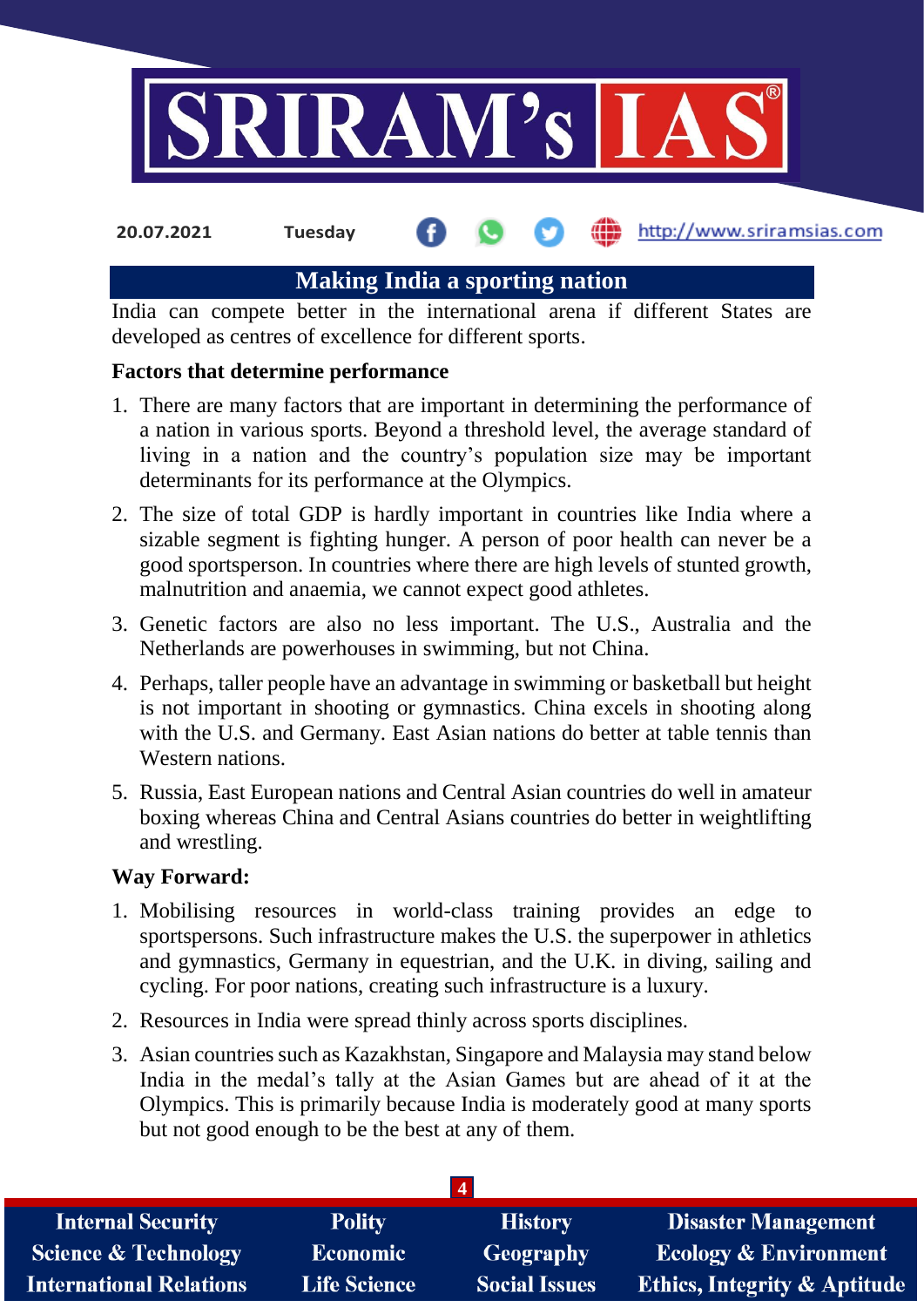

4. In recent years, India has shown promise in shooting, amateur boxing, wrestling, gymnastics and badminton. We need to concentrate more on sports where the physical build of an average Indian will not stand as a disadvantage.

http://www.sriramsias.com

5. States need to be integrated in a bigger way in India's sports policy. The policy of "One State, One Sport" can be a game-changer in India.

# **Surveillance reform is the need of the hour**

The proposed legislation related to the personal data protection of citizens fails to consider surveillance.

### **Pegasus project:**

**20.07.2021 Tuesday**

- 1. It is worth asking why the government would need to hack phones and install spyware when existing laws already offer impunity for surveillance.
- 2. This unsettling query arises on the basis of reports emerging from a collaborative investigation by journalists from around the world, including from India's The Wire, titled the 'Pegasus Project'.
- 3. Reports say that over "300 verified Indian mobile telephone numbers, including those used by ministers, opposition leaders, journalists, the legal community, businessmen, government officials, scientists, rights activists and others", were targeted using spyware made by the Israeli firm, NSO Group.

### **Threat to press freedom**

- 1. These revelations highlight a disturbing trend with regard to the use of hacking software against dissidents and adversaries.
- 2. In 2019, similar allegations were made about the use of Pegasus against journalists and human rights activists. Most of them were situated in Maharashtra and Chhattisgarh as the hack targeted lawyers related to the Bhima Koregaon case and Dalit activists, respectively.
- 3. This is not surprising since the World Press Freedom Index produced by Reporters Without Borders has ranked India 142 out of 180 countries in 2021.
- 4. What is shocking, however, is that the press requires (and in democracies is afforded) greater protections on speech and privacy. Privacy and free speech

| <b>Internal Security</b>        | <b>Polity</b>       | <b>History</b>       | <b>Disaster Management</b>              |  |
|---------------------------------|---------------------|----------------------|-----------------------------------------|--|
| <b>Science &amp; Technology</b> | <b>Economic</b>     | Geography            | <b>Ecology &amp; Environment</b>        |  |
| <b>International Relations</b>  | <b>Life Science</b> | <b>Social Issues</b> | <b>Ethics, Integrity &amp; Aptitude</b> |  |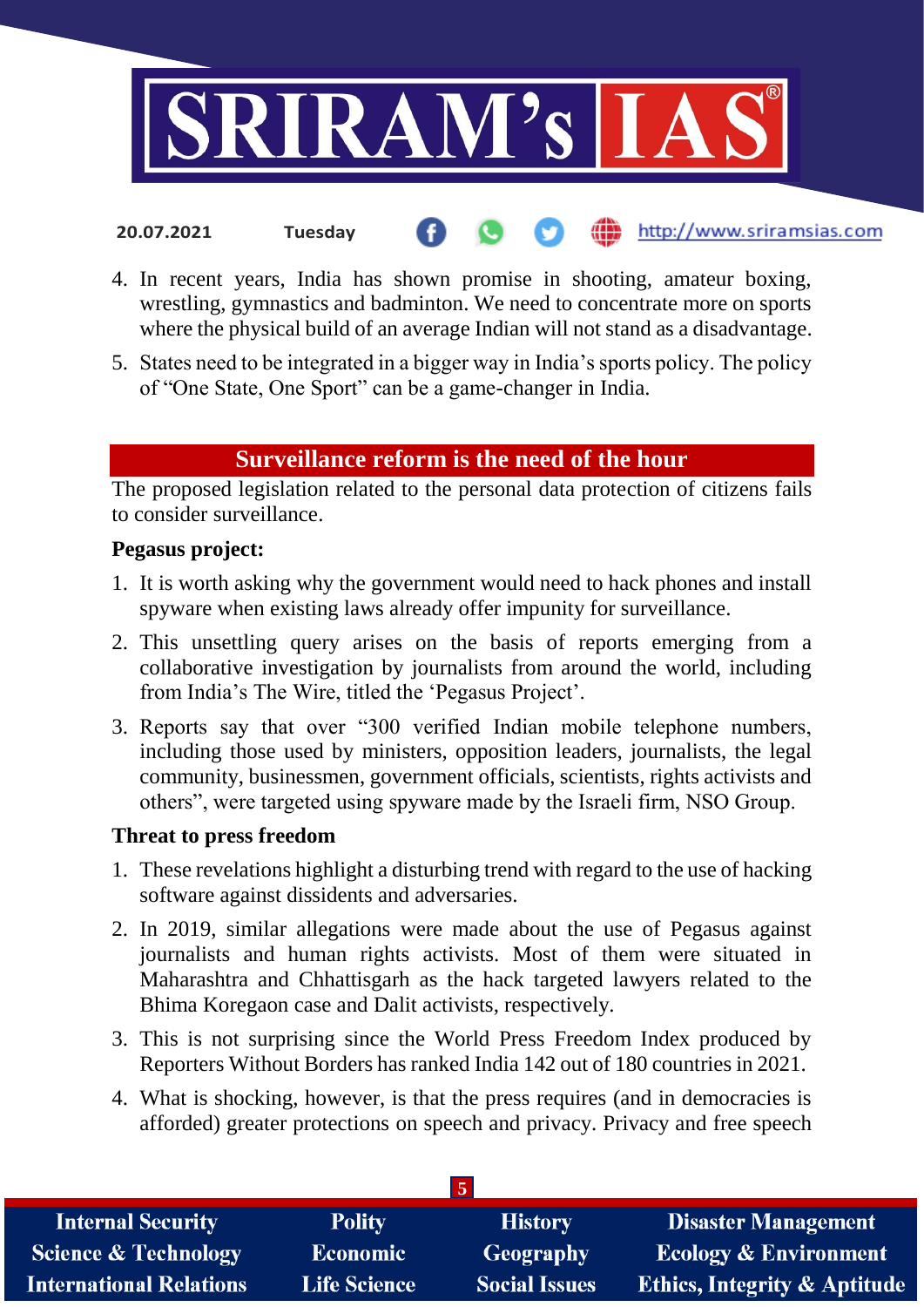

#### the http://www.sriramsias.com **20.07.2021 Tuesday**

are what enable good reporting. They protect journalists against threats of private and governmental reprisals against legitimate reporting.

5. This has been recognised in Supreme Court decisions. In the absence of privacy, the safety of journalists, especially those whose work criticises the government, and the personal safety of their sources is jeopardised. Such a lack of privacy, therefore, creates an aura of distrust around these journalists and effectively buries their credibility.

#### **Problematic provisions**

- 1. The government, in its purported undated and unsigned response, relied on existing provisions of law under the Indian Telegraph Act of 1885 and the Information Technology (IT) Act of 2000.
- 2. Even without the use of Pegasus or any other hacking software and surveillance, these provisions are problematic and offer the government total opacity in respect of its interception and monitoring activities.
- 3. While the provisions of the Telegraph Act relate to telephone conversations, the IT Act relates to all communications undertaken using a computer resource.
- 4. Section 69 of the IT Act and the Interception Rules of 2009 are even more opaque than the Telegraph Act and offer even weaker protections to the surveilled.
- 5. No provision, however, allows the government to hack the phones of any individual since the hacking of computer resources, including mobile phones and apps, is a criminal offence under the IT Act.
- 6. Nonetheless, the surveillance itself, whether under a provision of law or without it, is a gross violation of the fundamental rights of citizens.
- 7. The very existence of a surveillance system impacts the right to privacy and the exercise of freedom of speech and personal liberty under Articles 19 and 21 of the Constitution, respectively. It prevents people from reading and exchanging unorthodox, controversial or provocative ideas.

| <b>Internal Security</b>        | <b>Polity</b>       | <b>History</b>       | <b>Disaster Management</b>              |
|---------------------------------|---------------------|----------------------|-----------------------------------------|
| <b>Science &amp; Technology</b> | <b>Economic</b>     | Geography            | <b>Ecology &amp; Environment</b>        |
| <b>International Relations</b>  | <b>Life Science</b> | <b>Social Issues</b> | <b>Ethics, Integrity &amp; Aptitude</b> |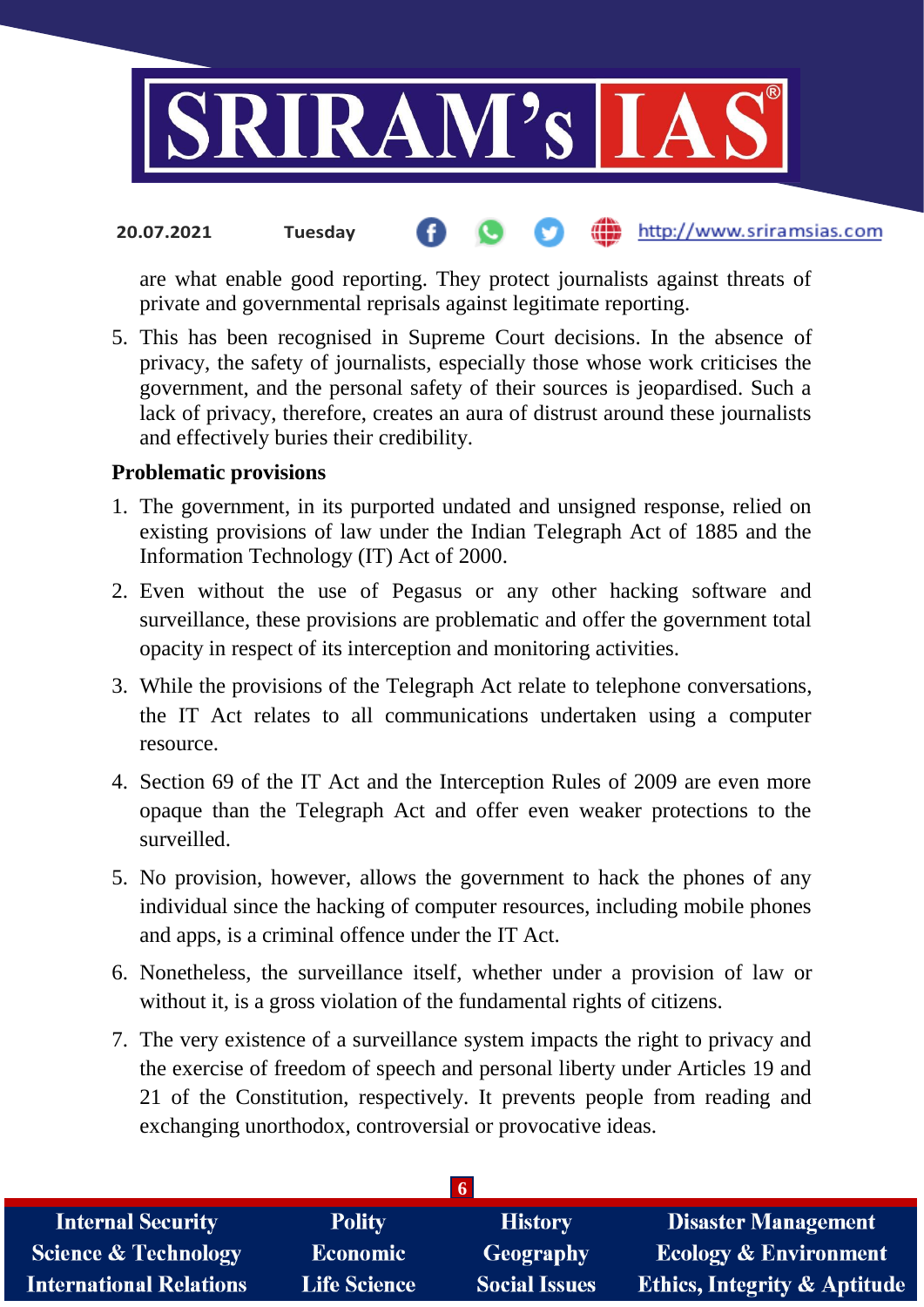

#### http://www.sriramsias.com **20.07.2021 Tuesday**

#### **Without any checks and balances:**

- 1. Constitutional functionaries such as a sitting judge of the Supreme Court have reportedly been surveilled under Pegasus without any checks outside the executive wing of the government.
- 2. Vesting such disproportionate power with one wing of the government threatens the separation of powers of the government. In response to a Right to Information (RTI) request in 2013, the Central government had revealed that 7,500 to 9,000 orders for the interception of telephones are issued by it every month.
- 3. However, RTI requests for such information are now denied citing threats to national security and to the physical safety of persons.
- 4. The government, in its purported response, stated that any surveillance which takes place happens through a "due process of law". However, the existing provisions are insufficient to protect against the spread of authoritarianism since they allow the executive to exercise a disproportionate amount of power.
- 5. Such surveillance, when carried out entirely by the executive, curtails Articles 32 and 226 of the Constitution (empowering the Supreme Court and High Courts, respectively, to issue certain writs) as it happens in secret.
- 6. Thus, the affected person is unable to show a breach of their rights. This violates not only the ideals of due process and the separation of powers but also goes against the requirement of procedural safeguards as mandated in K.S. Puttaswamy (Retd) v. Union of India (2017).

### **Role of judiciary**

- 1. Thus, in order to satisfy the ideal of "due process of law", to maintain an effective separation of powers and to fulfill the requirements of procedural safeguards and natural justice, there needs to be oversight from another branch of the government.
- 2. Only the judiciary can be competent to decide whether specific instances of surveillance are proportionate, whether less onerous alternatives are available, and to balance the necessity of the government's objectives with the rights of the impacted individuals.

| <b>Internal Security</b>        | <b>Polity</b>       | <b>History</b>       | <b>Disaster Management</b>       |
|---------------------------------|---------------------|----------------------|----------------------------------|
| <b>Science &amp; Technology</b> | <b>Economic</b>     | Geography            | <b>Ecology &amp; Environment</b> |
| <b>International Relations</b>  | <b>Life Science</b> | <b>Social Issues</b> | Ethics, Integrity & Aptitude     |